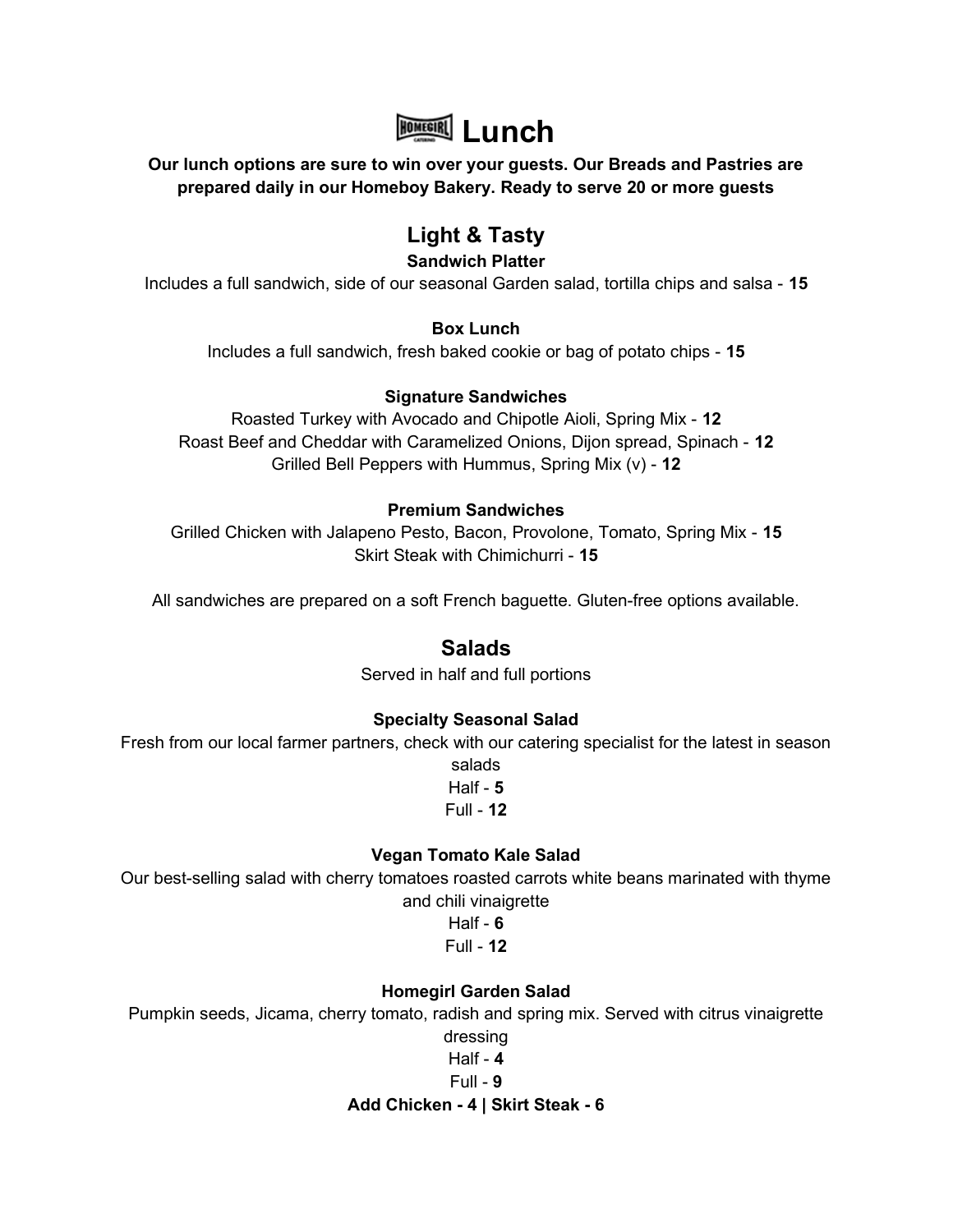# Hot & Satisfying

### Taco Bar - 22

Include your choice of two sides, two protein tacos (veggie option available), chips and salsa Serves two tacos per person

### Choice of-

- Carnitas Pork braised and shredded topped with pickled oregano cabbage slaw
- Skirt Steak Asada grilled to perfection topped with a refreshing Pico de Gallo
- Grilled Chicken breast diced and smothered with a pineapple cilantro lime salsa
- Red Chicken mole, slow cooked, topped with lime pickle habanero onions
- Rajas poblano peppers, onions, tomato, mushrooms roasted and sauteed paired with cotija cheese on the side (v)
- Nopales also known as Cactus braised and sautéed with tomatoes, onions topped with Morita salsa (v)

#### **Sides**

- Spinach cilantro rice | Spanish rice | Garlic rice | Steamed rice
- Black beans with diced tomato, onion, serrano peppers | Pinto beans
- Roasted buttered corn | Grilled seasonal vegetables

-

All sides are made with low sodium, low oil or fat with no animal base or flavors

# We offer more options you can build on to complete your lunch menu. Consider adding a snack between meals and keep your guests happy.

Add any platter or tray ready to serve 20 guests

# Snack Platters

# Raw Vegetables with Onion Garlic Dip - 65

#### House-made Hummus (Traditional or Chipotle) paired with Pita chips - 65

# Granola Bar with Fresh Fruit Cups - 95

House Cheese and Meat - 125

Sliced meat, assorted cheeses, crackers, garnish with fresh berries

#### Gourmet Cheese - 165

European sliced Meats, Gourmet cheese variety, crackers, toast, honey, nuts and fresh berries

#### House-made tortilla chips and salsa - 40

#### Freshly prepared guacamole with tortilla chips - 80

#### Snack Party - 105

Variety Snack Bag popular brands (may include potato chips, pretzels, cookies, gummy and Cheez-It bags)